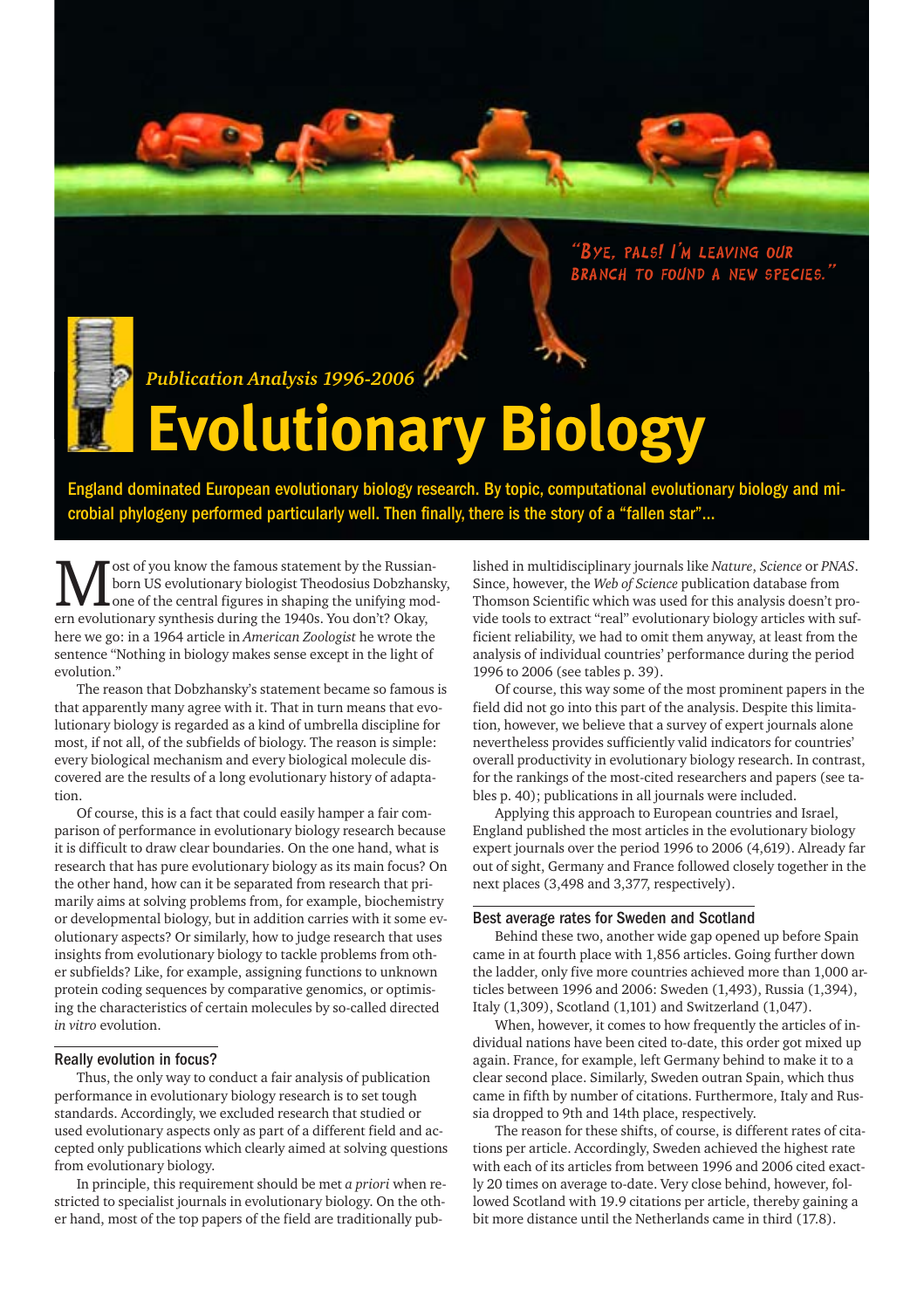Two surprises were Israel and the Czech Republic – the<br>former for performing weakly in the comparison with other bio-<br>medical fields, the latter for estimine a comparison with other biomedical fields, the latter for achieving a comparatively strong performance.

Altogether, European authors signed slightly more articles in evolutionary biology journals over the period 1996 to 2006 than their US colleagues. Due to a higher citation-per-article rate, however, the papers co-authored by US researchers have been cited more frequently to-date.

When comparing the number of overall citations, Canada even outran Germany whereas Australia came in clearly better than Europe's fourth, Sweden. Japan this time performed more weakly than these two.

Let's switch to articles and authors (see tables p. 40). The five most-cited articles from 1996-2006 with a corresponding address in Europe or Israel demonstrate one thing at first sight: questions from evolutionary biology are particularly suited to the application of methods from computational biology. In particular, the establishment of phylogenetic trees by comparing ever growing amounts of sequence data has become a real playground for the application of stochastic maximum likelihood approaches.

## **Europe...**

| <b>Country</b>     | <b>Citations</b> | <b>Articles</b> | Cit./Art. |
|--------------------|------------------|-----------------|-----------|
| 1. England         | 79,852           | 4,619           | 17.3      |
| 2. France          | 55,130           | 3,377           | 16.3      |
| 3. Germany         | 47,343           | 3,498           | 13.5      |
| 4. Sweden          | 29,825           | 1,493           | 20.0      |
| 5. Spain           | 22,424           | 1,856           | 12.1      |
| <b>6. Scotland</b> | 21,855           | 1,101           | 19.9      |
| 7. Switzerland     | 18,094           | 1,047           | 17.3      |
| 8. Netherlands     | 17,486           | 984             | 17.8      |
| 9. Italy           | 13,976           | 1,309           | 10.7      |
| 10. Belgium        | 10,423           | 751             | 13.9      |
| 11. Denmark        | 9,628            | 613             | 15.7      |
| 12. Finland        | 9,040            | 608             | 14.9      |
| 13. Austria        | 8,933            | 678             | 13.2      |
| 14. Russia         | 7,891            | 1,394           | 5.7       |
| 15. Norway         | 6,869            | 391             | 17.6      |
| 16. Israel         | 4,786            | 428             | 11.2      |
| 17. Czech Rep.     | 3,301            | 333             | 9.9       |
| 18. Wales          | 3,142            | 245             | 12.8      |
| 19. Portugal       | 3,100            | 313             | 9.9       |
| 20. Ireland        | 2,979            | 195             | 15.3      |

Articles appeared between 1996 and 2006 in evolutionary biology journals as listed by Thomson Scientific. Their citation numbers were recorded up until March 2008. A country's figures are derived from articles where at least one author working in the respective European nation is included in the author's list. Israel is included because it is a member of many European research organisations (EMBO, FEBS etc.), as well as participating in the EU Research Framework Programmes.

| and the world                            |                                       |                          |                      |  |
|------------------------------------------|---------------------------------------|--------------------------|----------------------|--|
|                                          | <b>Citations</b>                      | <b>Articles</b>          | Cit./Art.            |  |
| <b>Europe</b>                            | 291,615                               | 20,767                   | 14.0                 |  |
| <b>USA</b><br>Canada<br><b>Australia</b> | 320,554<br>48,586<br>39,785<br>29,952 | 20,243<br>2,795<br>2,668 | 15.8<br>17.4<br>14.9 |  |
| Japan<br><b>China</b>                    | 8,664                                 | 2,305<br>1,414           | 13.0<br>6.1          |  |

All five top evolutionary biology papers belong in this category, each presenting a specific software tool for evolutionary tree construction. Interestingly, by far the most-cited article is a two page application note written by Glasgow's Roderic Page as a single author.

When looking at the thirty most-cited authors the strong performance of some microbiologists is immediately striking. Among them are some of the pioneers of applying specific DNA probes to elucidate by sequence comparison bacterial diversity as well as their molecular taxonomy, systematics, phylogeny and evolution. These are, for example, Rudolf Amann (1st), Erko Stackebrandt (8<sup>th</sup>), Michael Wagner (12<sup>th</sup>) and Wolfgang Ludwig (13<sup>th</sup>) who all at different times went through the lab of Karl Heinz Schleifer (7th) at the Technical University of Munich.

#### A pariah, but nothing proven

In second place came a man who has recently evoked a lot of controversy: Anders Pape Møller, Danish bird expert from the University of Paris. With his findings in the early 1990s that barn swallow females preferred the most symmetrical males Møller was the central figure in postulating the theory that bilateral symmetry is an indicator of "good genes" and therefore a key parameter in sexual selection. At the end of the 1990s, however, he was accused of fabricating data in a specific paper. The Danish Committee on Scientific Dishonesty as well as his home institution, the National Centre for Scientific research (CNRS) in Paris, investigated the case but couldn't find Møller guilty of intentional fraud. However, they also stated that the material evidence necessary to establish innocence was lacking. Møller has since fallen "from superstar evolutionary biologist to pariah" (*The Scientist*) but continues to publish at a normal pace.

In third place was the most-cited of the subgroup of mathematical and computational evolutionary biologists: London's Ziheng Yang. Completely different fields are represented by the following two researchers: Svante Pääbo (4<sup>th</sup>) focusses on human evolution whilst Mark Chase (5<sup>th</sup>) is a specialist in plant systematics and phylogeny. Then, of course, there are more examples that demonstrate the real diversity of evolutionary biology research: Axel Meyer (14<sup>th</sup>) is an expert in fish speciation; Eddie Holmes  $(15<sup>th</sup>)$  investigates virus evolution; William Martin  $(17<sup>th</sup>)$  studies the evolution of the first eukaryotic cells and Andrei Lupas (26<sup>th</sup>) is head of a department for protein evolution.

Well, on the other hand, such diversity is exactly what you'd expect from an "umbrella discipline" like evolutionary biology. RALF NEUMANN